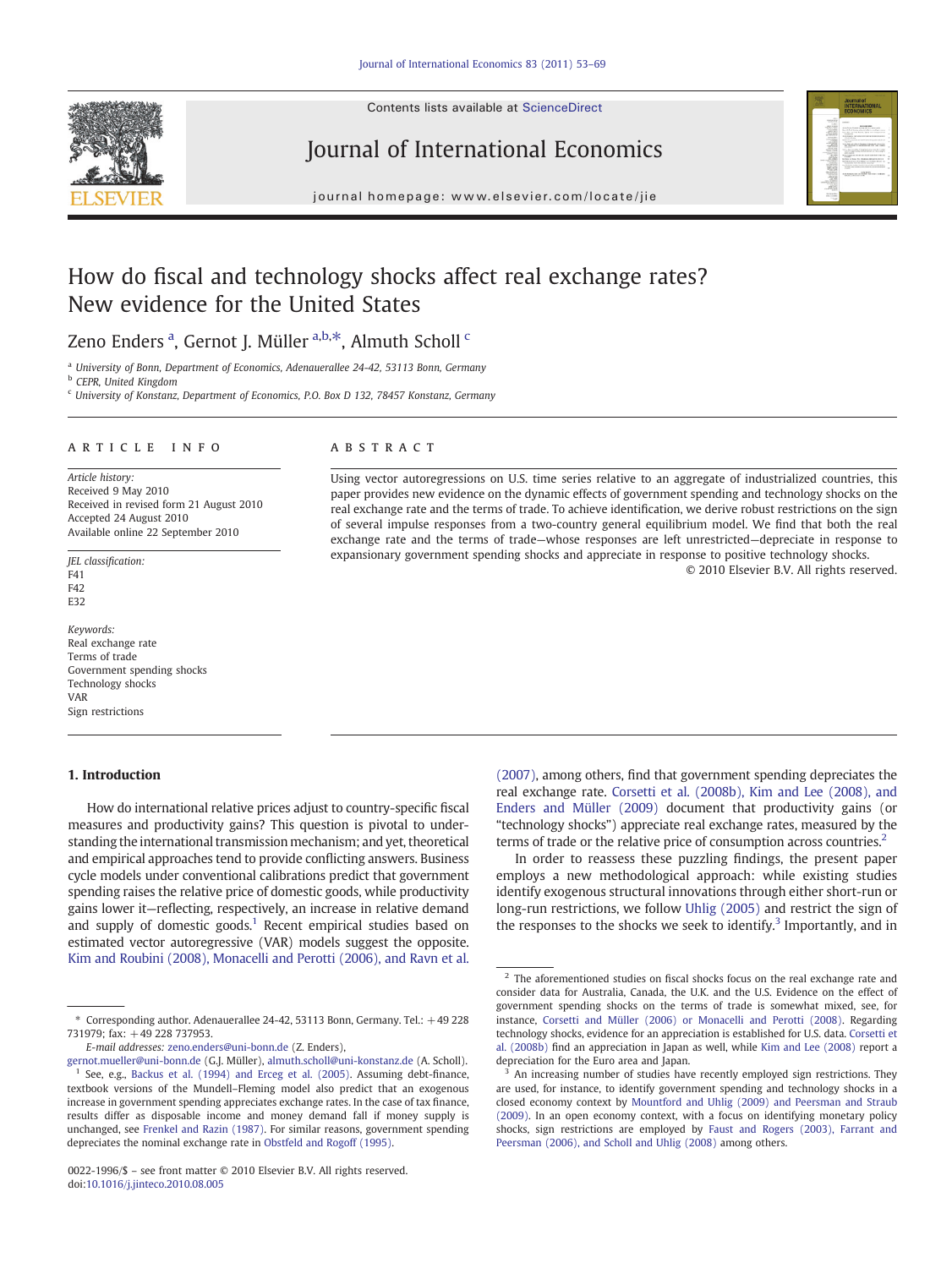contrast to a closely related study by [Corsetti et al. \(2009a\),](#page--1-0) we use a quantitative general equilibrium model to formally derive the sign and the time horizon of the identification restrictions. Our model is richly specified and nests distinct transmission mechanisms, once we consider the entire range of plausible parameterizations. Specifically, while the model delivers robust predictions for the behavior of several macroeconomic variables, it does not yield clear-cut predictions for how exchange rates respond to government spending and technology shocks. This result is key to our identification strategy: we derive sign restrictions for several variables from the model, while remaining agnostic about exchange rate dynamics.<sup>4</sup>

We establish new evidence on how productivity gains and government spending impact U.S. exchange rates. In contrast to existing studies, which analyze the effect of either government spending or productivity gains in isolation, we assess their effects jointly in order to establish encompassing evidence on the international transmission mechanism. Specifically, we estimate our VAR model on quarterly time series for the U.S. relative to an aggregate of industrialized countries for the post-Bretton-Woods period 1975Q1– 2005Q4. The VAR includes data for consumption, output, investment, government spending, the government budget balance, inflation, the short-term interest rate and exchange rates. As a measure for the latter, we consider both the real effective exchange rate and the terms of trade, in order to control for the possibility that exchange rate changes merely reflect fluctuations in the price of non-traded goods.

We find that exogenous expansions of government spending depreciate the real exchange rate as well as the terms of trade. Positive innovations to technology, instead, appreciate the real exchange rate and the terms of trade in the short-run. While the terms of trade converge back to their initial value, the real exchange rate depreciates in the medium-run after a positive technology shock. Sensitivity analysis, accounting for various complications such as possible anticipation effects of government spending, monetary policy shocks, or variations in the sample period, shows that these results are robust.

Overall, our results corroborate the findings of existing studies regarding the effects of government spending and technology shocks on exchange rates, even though we employ an identification scheme which is conceptually quite distinct. Identification assumptions are, by their very nature, controversial, and evidence on exchange rate dynamics which is robust across identification schemes seems particular relevant in assessing conflicting theoretical accounts of the international transmission mechanism. Specifically, international relative prices play an important role in allocating country-specific risk in the absence of explicit risk-sharing. [Cole and Obstfeld \(1991\)](#page--1-0) identify conditions under which international price movements fully insure country-specific risk, thereby supporting the efficient allocation. Yet, as shown in a recent theoretical contribution by [Corsetti et](#page--1-0) [al. \(2008a\),](#page--1-0) to the extent that technology shocks appreciate the real exchange rate, country-specific consumption risk is actually amplified. The reverse holds for government spending shocks. Our empirical findings are thus consistent with the notion that, in the short-run, international price movements tend to amplify rather than to mitigate country-specific consumption risk.

The remainder of the paper is organized as follows. In Section 2 we describe our identification strategy and outline a quantitative business cycle model from which we derive sign restrictions. In [Section 3](#page--1-0) we discuss our VAR specification and results. [Section 4](#page--1-0) discusses sensitivity and [Section 5](#page--1-0) concludes.

### 2. Identifying government spending and technology shocks

### 2.1. Sign restrictions

As discussed above, several studies use VAR models to document the effects of government spending and technology shocks on exchange rates. In these studies identification is based on either short-run or long-run restrictions. In the following we propose to bring an alternative identification scheme to bear on the question, because the evidence established to date conflicts with the predictions of business cycle models, at least if standard calibrations are considered. In the following we briefly outline our approach. We start from the following reduced-form VAR model

$$
Y_t = \mu + B_{(1)}Y_{t-1} + B_{(2)}Y_{t-2} + \dots + B_{(m)}Y_{t-m} + u_t, \quad E[u_t u_t'] = \Sigma,
$$
\n(1)

 $t = 1,...,T$ , for some  $\ell$ -dimensional vector of variables  $Y_t$ , coefficient matrices  $B_{(i)}$  of size  $\ell \times \ell$  and a variance–covariance matrix for the one-step ahead prediction error Σ. Letting  $v_t$ , with  $E[v_t v_t'] = I_{\ell}$ , denote the vector of structural shocks, we need to find a matrix A such that  $u_t = Av_t$  in order to achieve identification.

Instead of restricting the matrix A a priori, we follow [Uhlig \(2005\)](#page--1-0) [and Mountford and Uhlig \(2009\)](#page--1-0) and identify structural shocks by imposing sign restrictions on impulse–response functions of selected variables for a certain period  $k = \underline{k}, ..., \overline{k}$  following the shock. Intuitively, we consider various matrices A and check, for each case, whether the sign restrictions are fulfilled and dismiss the matrix if this is not the case. Below, we derive the sign restrictions on the basis of a quantitative business cycle model. Specifically, we assess—for a wide range of model parameterizations—whether the response of a variable to a particular shock is either robustly negative or positive for a specific time period k after the shock impacts the model economy.

To fix ideas, let  $n$  be the number of structural shocks that we seek to identify. Mountford and Uhlig  $(2009)$  show that identifying  $n$ shocks is equivalent to identifying an impulse matrix of rank  $n$  that is a sub-matrix of matrix A satisfying  $AA'=\Sigma$ . Any impulse matrix can be written as

$$
\left[a^{(1)},...,a^{(n)}\right] = \tilde{A}Q\tag{2}
$$

where  $\tilde{A}$  is the lower triangular Cholesky factor of  $\Sigma$  and  $Q = [q^{(1)},...,q^{(n)}]$ is a  $n \times \ell$  matrix consisting of orthonormal rows  $q^{(s)}$ ,  $s = 1,...,n$ , such that  $OO'=I_n$ .

Similarly to [Uhlig \(2005\),](#page--1-0) one can show that the impulse response to  $a^{(s)}$  can be written as linear combination of the impulse responses obtained under a Cholesky decomposition of  $\Sigma$ . Let  $c_{ii}(k)$  be the impulse response of the jth variable at horizon k to the ith shock in the Cholesky decomposition of  $\Sigma$  and define  $c_i(k) \in \mathbb{R}^\ell$  to be the vector response  $[c_{1i}(k),...,c_{\ell i}(k)]$ . Then the impulse response  $r_a^{(s)}(k)$  to the impulse vector  $a^{(s)}$  is given by

$$
r_a^{(s)}(k) = \sum_{i=1}^{\ell} q_i^{(s)} c_i(k).
$$
 (3)

The restrictions we impose to identify an impulse vector characterizing shock s are that  $\left( r_a^{(s)}(k) \right)$   $\geq 0, j \in \mathcal{J}_+$  and  $\left( r_a^{(s)}(k) \right)$ 0, *j* ∈ *J* − for some subsets of variables  $\mathcal{J}_+$  and  $\mathcal{J}_-$  and some horizon  $k = \underline{k} , \dots, \overline{k}$ .

<sup>4</sup> The validity of our identification assumptions thus rests on the plausibility of our theoretical framework. Yet working with a fully specified general equilibrium model imposes discipline on how to specify sign restrictions. By the same token, it allows for a quantification of the time horizon for which restrictions may be imposed as well as for an explicit treatment of a possible anticipation of government spending shocks. We therefore consider our study complementary to [Corsetti et al. \(2009a\)](#page--1-0) who employ sign restrictions to identify demand and technology shocks in the manufacturing sector and study their effect on the real exchange rate. Rather than using a fully specified general equilibrium model, they use sector-specific information to achieve identification.